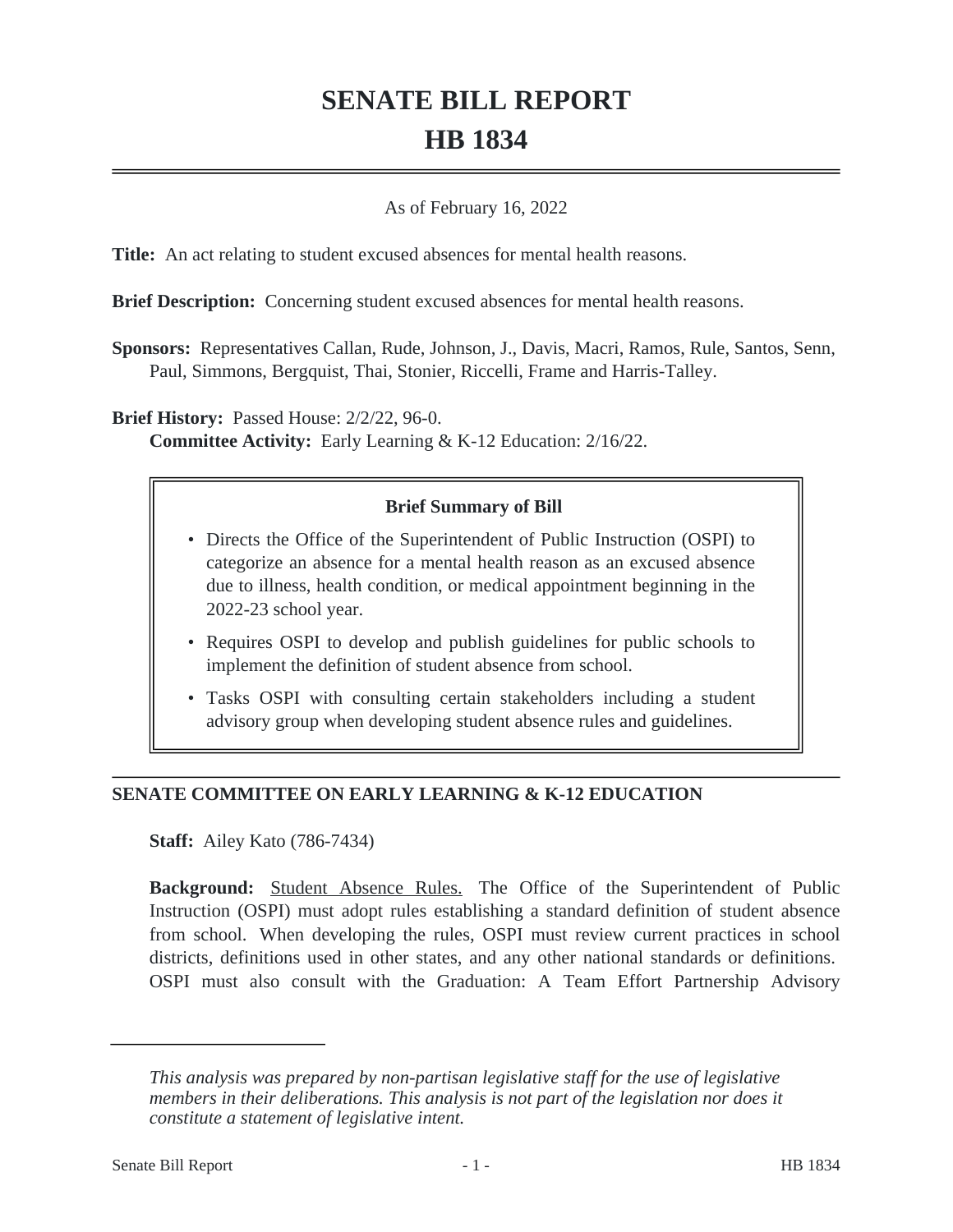Committee formerly known as the Building Bridges Work Group.

OSPI rule establishes when absences must be excused, which includes a number of reasons, including illness, health condition, or medical appointment, including, but not limited to, medical, counseling, dental, optometry, pregnancy, and in-patient or out-patient treatment for chemical dependency or mental health for the student or person for whom the student is legally responsible.

Graduation: A Team Effort Partnership Advisory Committee. State law requires OSPI to establish this state-level advisory committee. The committee must include K-12 and state agencies that work with youth who have dropped out, or are at risk of dropping out of school.

Legislative Youth Advisory Council. This council was established to examine issues of importance to youth. Subject to the supervision of the Office of the Lieutenant Governor, this council has certain duties including advising the Legislature on proposed and pending legislation related to youth.

**Summary of Bill:** By the beginning of the 2022-23 school year, OSPI rules must categorize an absence for a mental health reason as an excused absence due to illness, health condition, or medical appointment.

Before filing notice of student absence rules, OSPI must consult with a student advisory group in addition to the Graduation: A Team Effort Partnership Advisory Committee.

The student advisory group must have members who are directly impacted by student absence rules and policies and who represent the diversity of the public school population in gender identity, family income, race and ethnicity, and geography among other characteristics. The group must also include a member of the Legislative Youth Advisory Council appointed by the Lieutenant Governor.

OSPI must also develop and publish guidelines for public schools to implement the definition of student absence. OSPI must consider including guidance for schools to integrate their responses to student excused absences for physical and mental health in their support systems for student well-being. In developing these guidelines, OSPI must consult with the student advisory group.

## **Appropriation:** None.

**Fiscal Note:** Partial fiscal note available.

## **Creates Committee/Commission/Task Force that includes Legislative members:** No.

**Effective Date:** Ninety days after adjournment of session in which bill is passed.